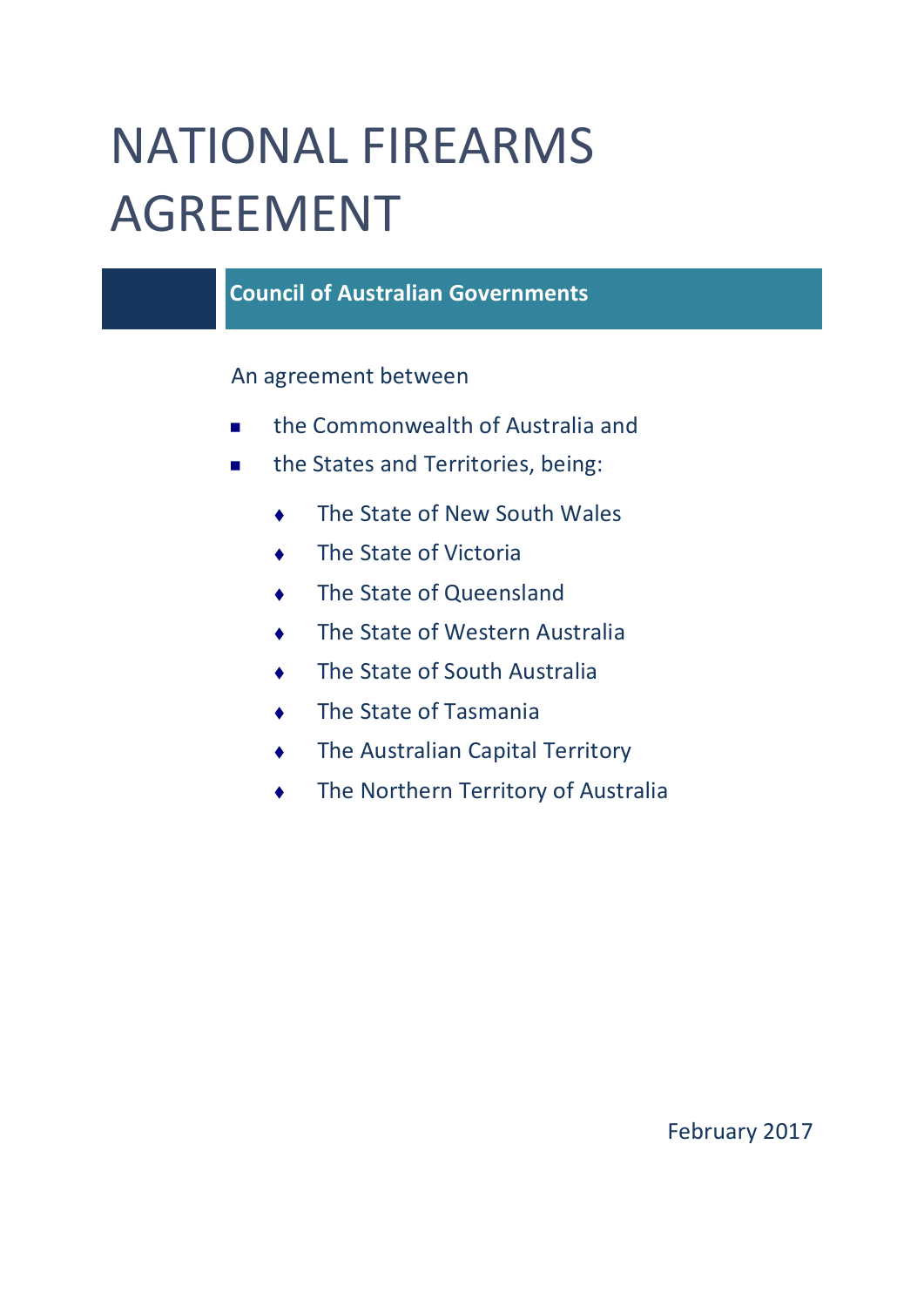## NATIONAL FIREARMS AGREEMENT

## OPENING STATEMENT

- 1. The National Firearms Agreement constitutes a national approach to the regulation of firearms. The Agreement affirms that firearms possession and use is a privilege that is conditional on the overriding need to ensure public safety, and that public safety is improved by the safe and responsible possession, carriage, use, registration, storage and transfer of firearms.
- 2. This Agreement sets out minimum requirements in relation to the regulation of firearms. Nothing in this Agreement prevents jurisdictions from adopting additional—including more restrictive-regulations.
- 3. Having regard to the National Firearms Trafficking Policy Agreement, first agreed in 2002, jurisdictions agree to establish or maintain substantial penalties for the illegal possession of a firearm.

## PROVISION TO MAINTAIN FUNDAMENTAL ASPECTS OF THE NATIONAL FIREARMS AGREEMENT

4. The Council of Australian Governments and its subordinate bodies will periodically consider emerging issues relating to this Agreement, including, for example, improvements and advancements in firearm technologies. Issues for consideration will be those which will ensure that the Agreement remains true to its fundamental aspects, being: the requirement for a genuine reason for possessing or using a firearm, the appropriate categorisation of firearms, the registration of firearms, firearms licensing (including fit and proper person requirements), the requirement for a permit to acquire each firearm, the safe and secure storage of firearms, the recording of firearms sales, and suitable firearms transaction practices.

## RESTRICTIONS ON CERTAIN FIREARMS

- 5. The Commonwealth will restrict the importation of:
	- (a) all semi-automatic long arms and pump action shotguns, and all parts—including magazines-for such firearms, included in Licence Categories C and D
	- (b) magazines with a capacity greater than thirty for long arms and magazines with a capacity greater than twenty for handguns
	- (c) all handguns for sporting shooting purposes other than those which meet the prescribed characteristics—including barrel length, magazine capacity and calibre—in paragraph  $14(b)(i)$
	- (d) handgun parts for sport shooting purposes (for example slides, barrels, receivers and frames) which could be used to assemble a prohibited handgun or convert a permitted handgun into a prohibited handgun.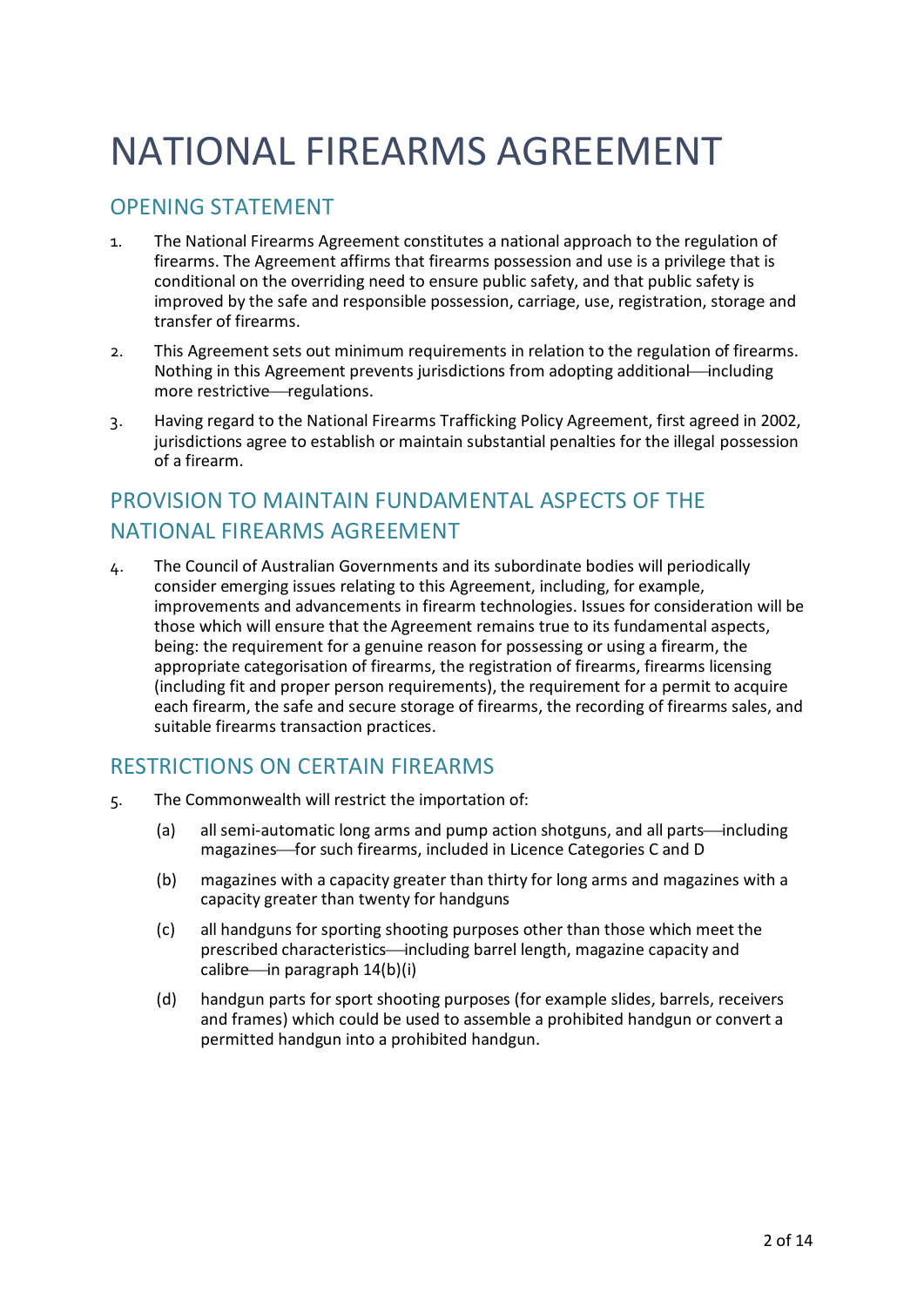- 6. Jurisdictions will ban the sale, resale, transfer, possession, manufacture and use of those semi-automatic long arms and pump action shotguns included in Licence Category C and D other than in the following exceptional circumstances:
	- (a) military use
	- (b) police or other government purposes
	- (c) occupational categories of licence holders who have been licensed for a specified purpose, including
		- i. the extermination of animals
		- ii. film and theatrical armourers
		- iii. firearm dealers
		- iv. firearm manufacturers
		- v. additional occupational needs and other limited purposes as authorised by legislation or Ministerial discretion
	- (d) collectors
	- (e) in the case of Category C shotguns
		- i. members of the Australian Clay Target Association or clubs affiliated with the Australian Clay Target Association with a medical need to use a Category C shotgun due to a lack of strength or dexterity, or
		- ii. individuals who were on 15 November 1996 registered shooters with the Australian Clay Target Association and who, at that time, possessed a semi-automatic shotgun or pump action repeating shotgun for use in clay target events.
- 7. Jurisdictions will restrict the importation, possession and use of handguns for sporting purposes to individuals meeting recognised sporting shooter classifications in the Olympic and Commonwealth Games and for other accredited events that meet the conditions in paragraph 14(b)(i).
- 8. Jurisdictions will ban competitive shooting involving those long arms which are restricted from import, except for those individuals who meet the conditions in paragraph 13(b)(iii).

## GENUINE REASONS AND NEED FOR ACQUIRING, POSSESSING OR USING A FIREARM

- 9. Individuals must demonstrate a genuine reason for acquiring, possessing or using a firearm. The genuine reasons and relevant qualifying statements are listed in paragraphs 13-23.
- 10. Personal protection is not a genuine reason for acquiring, possessing or using a firearm.
- 11. Over and above satisfaction of the "genuine reason" test, an applicant for a licence must demonstrate a genuine need for the particular type of firearm (excluding Category A firearms).
- 12. Only certain categories of firearms can be acquired, possessed or used under each genuine reason. Categories of firearms are listed in paragraphs 25-29.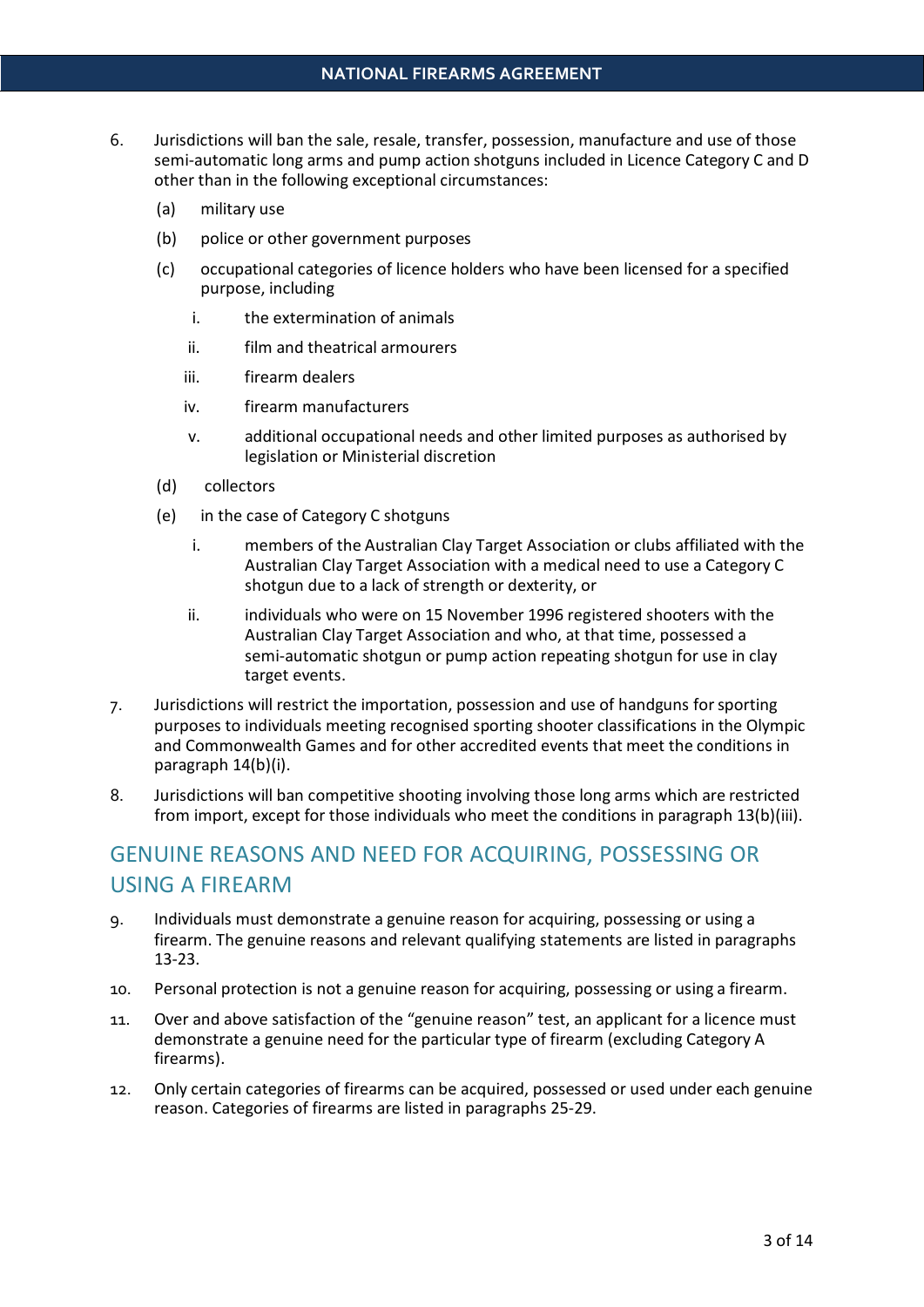## GENUINE REASONS

- 13. Sports shooters long arms
	- (a) Sports shooters must have a valid membership with an approved club (defined as clubs participating in shooting sports recognised in the charters of such major sporting events as the Commonwealth Games, Olympic Games or World Championships).
	- (b) Firearms permitted for acquisition, possession or use under this genuine reason are:
		- i. Category A
		- ii. Category B
		- iii. Category C shotguns, limited to
			- 1 members of the Australian Clay Target Association or clubs affiliated with the Australian Clay Target Association with a medical need to use a Category C shotgun due to a lack of strength or dexterity, or
			- 2 individuals who were on 15 November 1996 registered shooters with the Australian Clay Target Association and who, at that time, possessed a semi-automatic shotgun or pump action repeating shotgun for use in clay target events.
- 14. Sports shooters handguns
	- (a) Sports shooters must have a valid membership with an approved club.
	- (b) Firearms permitted for acquisition, possession or use under this genuine reason are:
		- i. Category H the firearm must be designed or adapted for competition target shooting, or must have a barrel length of at least 120mm for a semi-automatic handgun or 100mm for a revolver or a single shot handgun. If the firearm is fitted with a firearm magazine or cylinder, it must have a capacity of not more than 10 rounds. The calibre of the firearm must not exceed .38" (with the exception of cases listed under paragraph 14(c)).
	- (c) Handguns with a calibre greater than .38" but no greater than .45" are permitted only where shooters are competing in the two accredited events known as Metallic Silhouette and Single (Western) Action.
- 15. Recreational shooters/hunters
	- (a) Recreational shooters/hunters must produce proof of permission from a landowner.
	- (b) Firearms permitted for acquisition, possession or use under this genuine reason are:
		- i. Category A
		- ii. Category B
- 16. Primary producers
	- (a) Primary producers must satisfy the licensing authority that there is a genuine need for the use of the firearm which pertains to the applicant's occupation and which cannot be achieved by some other means. The application is to be approved by the Commissioner of the Police who may impose conditions as to the use of the firearms, including as to the geographical location of its use.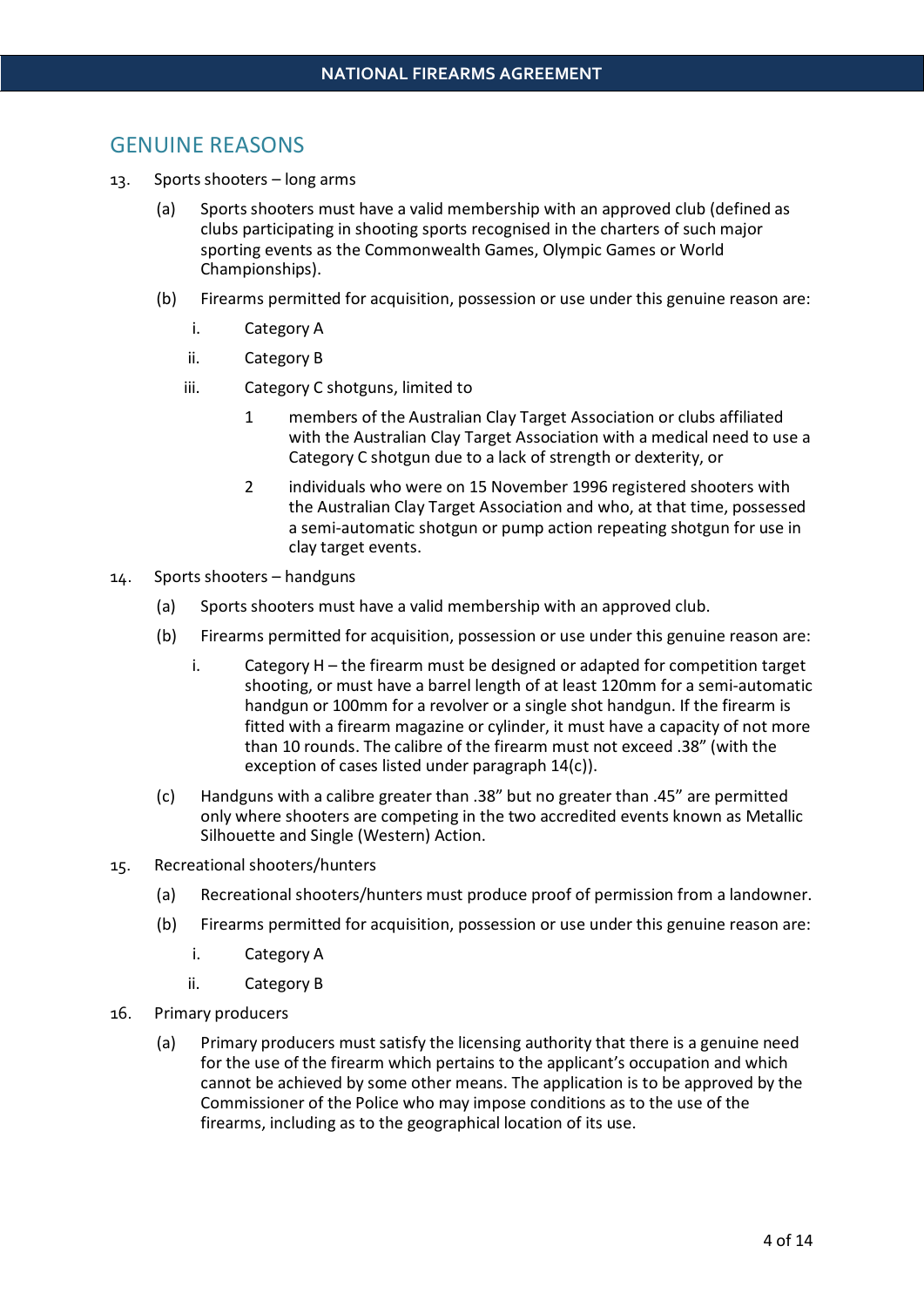- (b) Firearms permitted for acquisition, possession or use under this genuine reason are:
	- i. Category A
	- ii. Category B
	- iii. Category C where the licensing authority is satisfied that there is a genuine need for the use of the firearm which cannot be achieved by some other means (including the use of Category A or B firearms). Primary producers are limited to one Category C shotgun and one Category C rifle
	- iv. Category  $D$  where the licensing authority is satisfied that there is a genuine need for the use of a Category D firearm for the purposes of controlling vertebrate pest animals in the course of primary production activities. Jurisdictions may require individuals to meet additional requirements (for example, safety training and marksmanship) to qualify for Category D acquisition, possession or use, or to establish certain facts (for example, lack of other pest control options) in order to demonstrate need.
- 17. Occupational requirement (other rural purposes and professional shooters for nominated purposes)
	- (a) Persons with an occupational interest must satisfy the licensing authority that there is a genuine need for the use of the firearm which pertains to the applicant's occupation and which cannot be achieved by some other means. The application is to be approved by the Commissioner of the Police who may impose conditions as to the use of the firearms, including as to the geographical location of its use.
	- (b) Firearms permitted for acquisition, possession or use under this genuine reason are:
		- i. Category A
		- ii. Category B
- 18. Security employees
	- (a) Firearms permitted for acquisition, possession or use under this genuine reason are:
		- i. Category A
		- ii. Category H
- 19. Collectors
	- (a) Collectors will be regulated by means of a licence and permit system which tests their bona fides.
	- (b) Firearms permitted for acquisition and possession under this genuine reason are:
		- i. Category A must be rendered temporarily inoperable
		- ii. Category B must be rendered temporarily inoperable
		- iii. Category C must be rendered temporarily inoperable
		- iv. Category D must be rendered permanently inoperable
		- v. Category H must be rendered temporarily inoperable
	- (c) For the purposes of handguns, jurisdictions agree that they will accredit historical societies. Historical societies are required to notify police of a member's expulsion as well as the reasons for expulsion. Accredited historical societies will be indemnified from civil or legal liability where they notify police in good faith of their belief that a person is unfit to hold a collector's licence.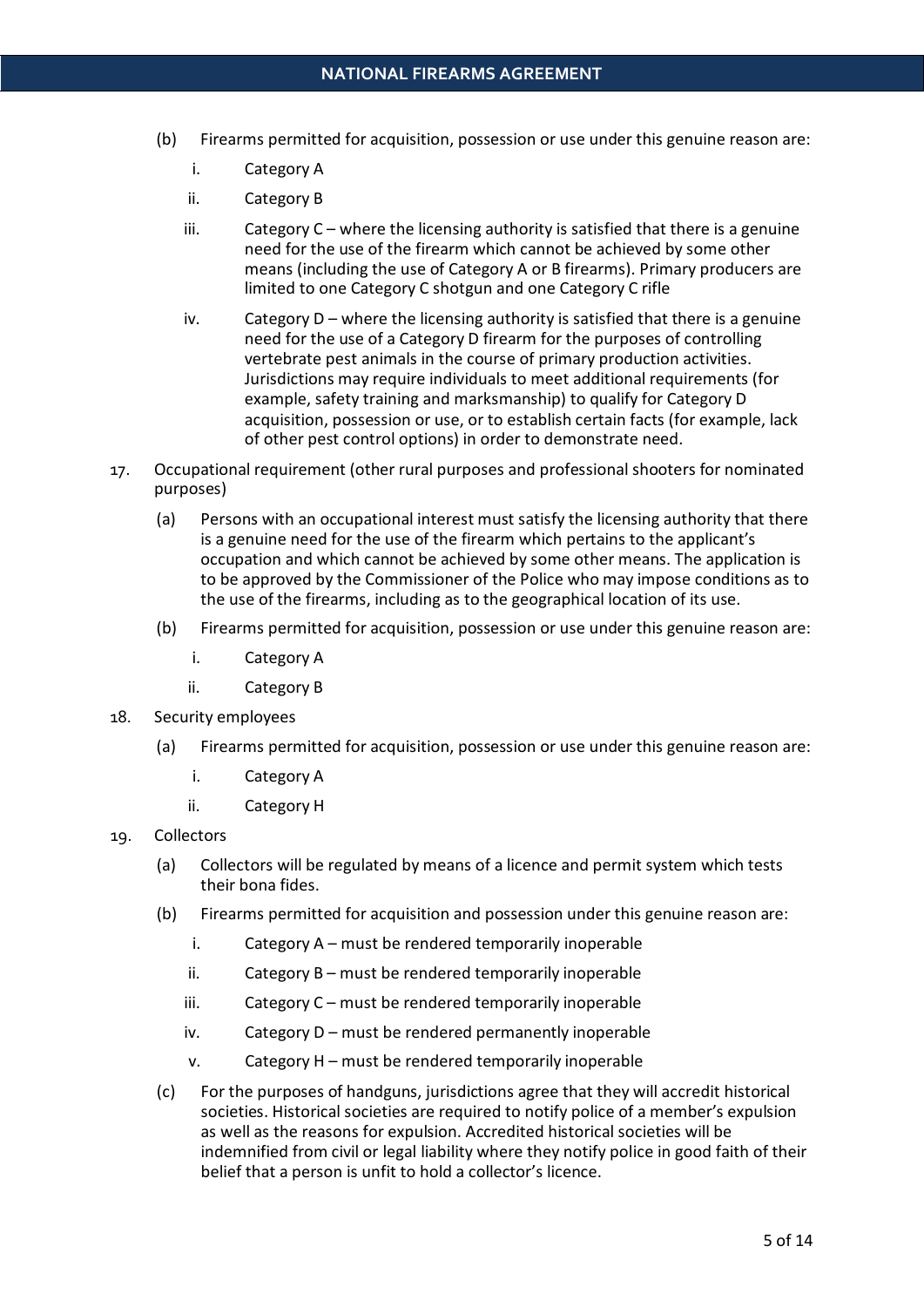#### 20. Heirlooms

- (a) Jurisdictions agree that where the owner of an heirloom firearm is unable to establish a genuine reason for possession of that firearm and/or does not qualify for a collector's licence, jurisdictions may issue the heirloom owner with a special category of licence. The requirements of that heirloom licence must be that:
	- i. before the licence is issued, the owner provides sufficient proof of inheritance of the heirloom
	- ii. the licence apply only to a single gun, or a matched pair or set
	- iii. all heirloom firearms be rendered permanently inoperable
	- iv. the licence not authorise the discharge of the heirloom firearm or firearms in any circumstance.
- 21. Firearm dealers
	- (a) Jurisdictions must have regulations addressing firearm dealers.
- 22. Firearm manufacturers
	- (a) Jurisdictions must have regulations addressing firearm manufacturers.
- 23. Film and/or theatrical armourers
	- (a) Jurisdictions must have regulations addressing film and theatrical armourers.

## CATEGORIES OF FIREARMS

- 24. The following categories are to be used in the licensing of firearms.
- 25. Licence Category A
	- (a) Air rifles
	- (b) Rimfire rifles (excluding semi-automatic)
	- (c) Shotguns (other than semi-automatic, pump action or lever action)
	- (d) Rimfire rifle/shotgun combinations
- 26. Licence Category B
	- (a) Muzzle-loading firearms
	- (b) Single shot, double barrel and repeating centrefire rifles
	- (c) Centrefire rifle/shotgun combinations
	- (d) Lever action shotguns with a magazine capacity no greater than five rounds
- 27. Licence Category C
	- (a) Semi-automatic rimfire rifles with a magazine capacity no greater than 10 rounds
	- (b) Semi-automatic and pump action shotguns with a magazine capacity no greater than five rounds
- 28. Licence Category D
	- (a) Semi-automatic centrefire rifles designed or adapted for military purposes or a firearm which substantially duplicates those rifles in design, function or appearance
	- (b) Non-military style self-loading centrefire rifles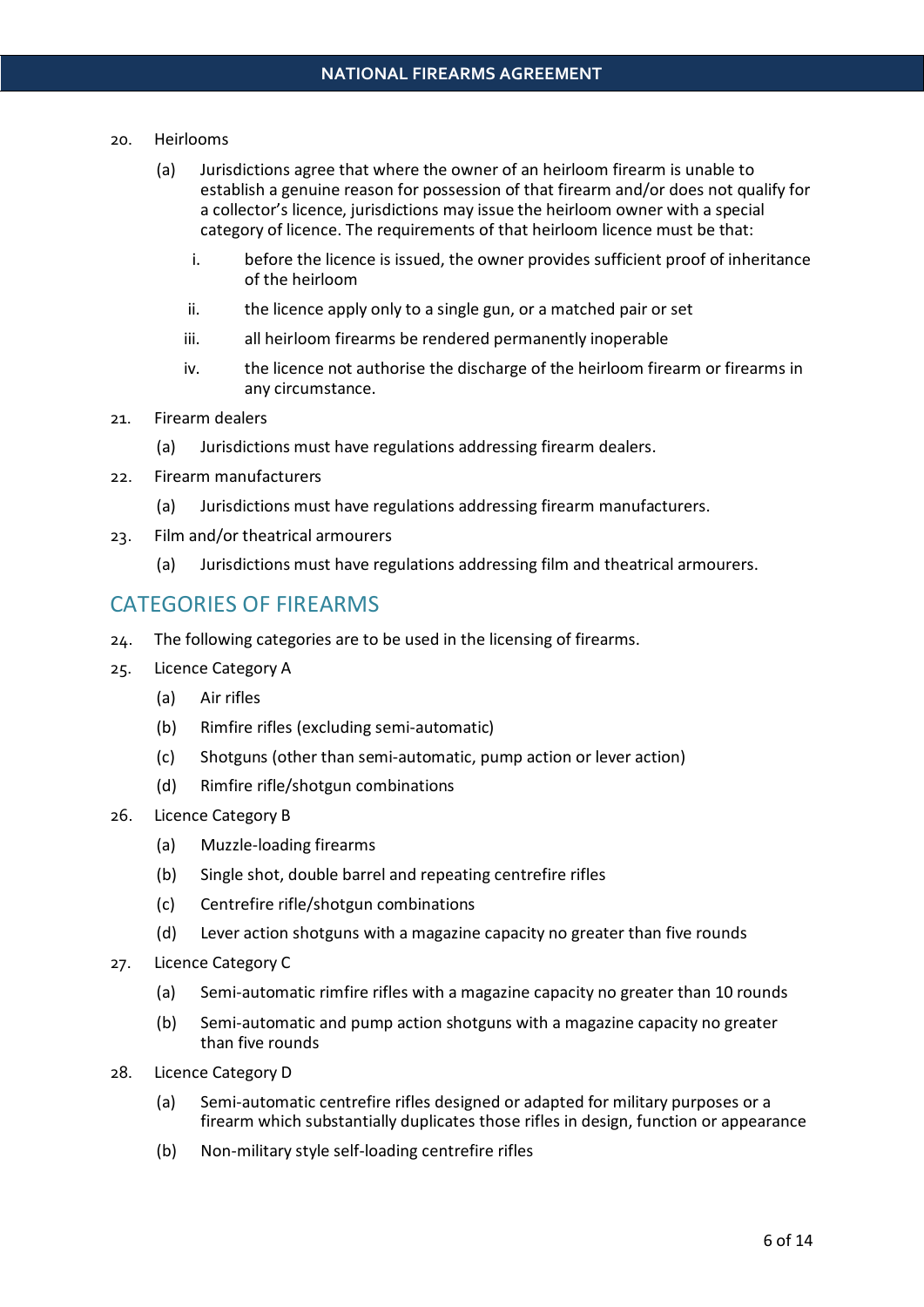- (c) Semi-automatic, pump action and lever action shotguns with a magazine capacity greater than five rounds
- (d) Semi-automatic rimfire rifles with a magazine capacity greater than 10 rounds
- 29. Licence Category H
	- (a) All handguns, including air pistols

## NATIONWIDE REGISTRATION

- 30. Jurisdictions agree to the nationwide registration of all firearms. Jurisdictions will record sufficient information to be able to uniquely identify each firearm, including details prescribed by the national information-sharing hub.
- 31. Jurisdictions agree to store registrations on a system which is able to share information with the national information-sharing hub.

## LICENSING

- 32. Jurisdictions agree to maintain a uniform system of testing applicants for firearms licences.
- 33. In addition to the demonstration of genuine reason, a licence applicant must be required to:
	- (a) be aged 18 or over
	- (b) be a fit and proper person
	- (c) be able to prove identity through a 100 point system requiring a passport or multiple types of identification
	- (d) undertake adequate safety training (see paragraph 35).
- 34. A licence must:
	- (a) bear a photograph of the licensee
	- (b) be endorsed with the category of the firearm
	- (c) be issued after a waiting period of not less than 28 days
	- (d) be issued for a period of no more than five years
	- (e) contain a reminder of safe storage responsibilities
	- (f) be issued subject to undertakings to comply with storage requirements, to provide details of proposed storage provisions at the time of licensing, and to submit to a mutually arranged (with due recognition of privacy) inspection by licensing authorities of storage facilities.
- 35. Requisite training
	- (a) Jurisdictions agree that first time licence applicants must complete an accredited course in safety training for firearms. The course must be:
		- i. comprehensive and standardised across Australia for all licence categories
		- ii. subject to accreditation of the course syllabus, by an appropriate authority, and a system of accredited instructors to bring prospective licensees to the required standard with a focus on firearms law, firearms safety and firearms competency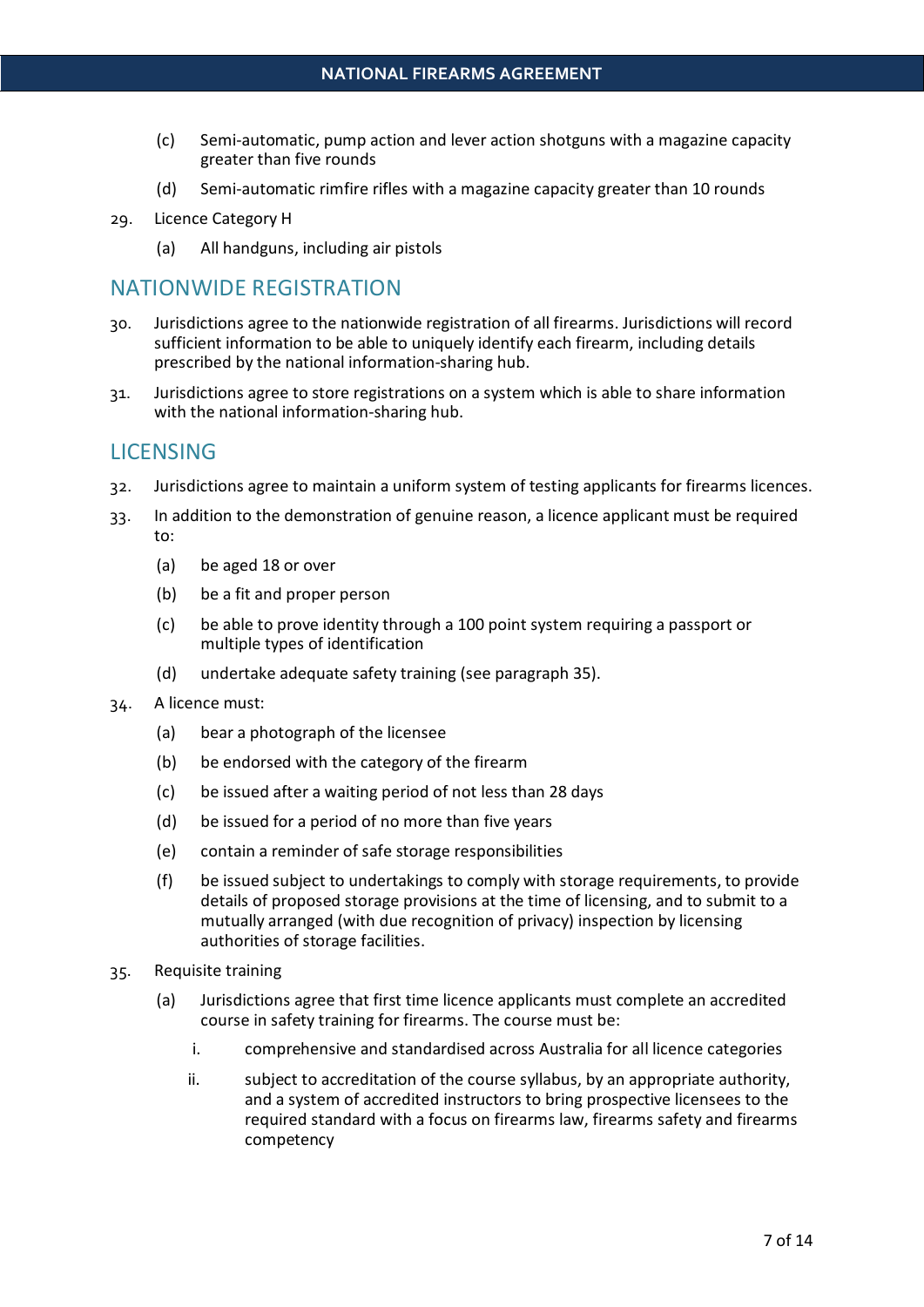- iii. monitored as to content of courses and the skills of instructors by firearms regulatory authorities.
- (b) Jurisdictions agree to have a separate specialised training course for individuals employed by the security industry.
- 36. Sports shooters handguns
	- (a) Sports shooters must have a valid membership with an approved club.
		- i. Clubs will have the power to request a police check on a person prior to accepting them as a member of a club.
		- ii. A person applying to join a club must provide that club with two character references from people they have known for at least two years.
		- iii. Clubs must endorse a member's application to acquire a handgun. In endorsing the application, clubs should:
			- 1 confirm that the licensee has adequate storage arrangements in place
			- 2 specify for which competition shooting discipline the handgun is required.
		- iv. To prevent 'club shopping', a person wishing to join a club must provide to that club details of any other shooting clubs to which they belong and details of the firearms they possess. In addition, clubs are empowered to request information from licensing authorities on a member's or applicant's possession of handguns and their membership of other clubs.
		- v. Shooting clubs are required to provide licensing authorities with an audited annual report providing member details, firearms possessed, and participation rates.
	- (b) Jurisdictions agree to a system for graduated access to handguns for legitimate sporting shooters based on training, experience and event participation. The system will be based on graduated access to handguns over a period of 12 months and will incorporate the following principles:
		- i. a person is required to obtain a police check and submit this with their application to join a shooting club
		- ii. during the first six months a person will not be permitted to own a handgun, must satisfactorily complete a firearm safety training course and meet minimum participation rates
		- iii. iii. if a club certifies that a person has satisfactorily complied with the conditions attached to the first six months' probation, then during the second six months a person will only be permitted to own one .22" calibre rimfire pistol and one .177" air pistol, or one centrefire pistol and one .177" calibre air pistol.
	- (c) After the initial period of 12 months, acquisition of additional handguns is subject to demonstration of genuine need, confirmation that the licensee has adequate storage arrangements in place, and specification of the competition shooting discipline for which the handgun is required.
- 37. Collectors
	- (a) The licensing process must include a provision for an initial inspection of storage facilities and for subsequent mutually arranged inspections. All such inspections will be subject to the recognition of the individual's right to privacy. The onus of defining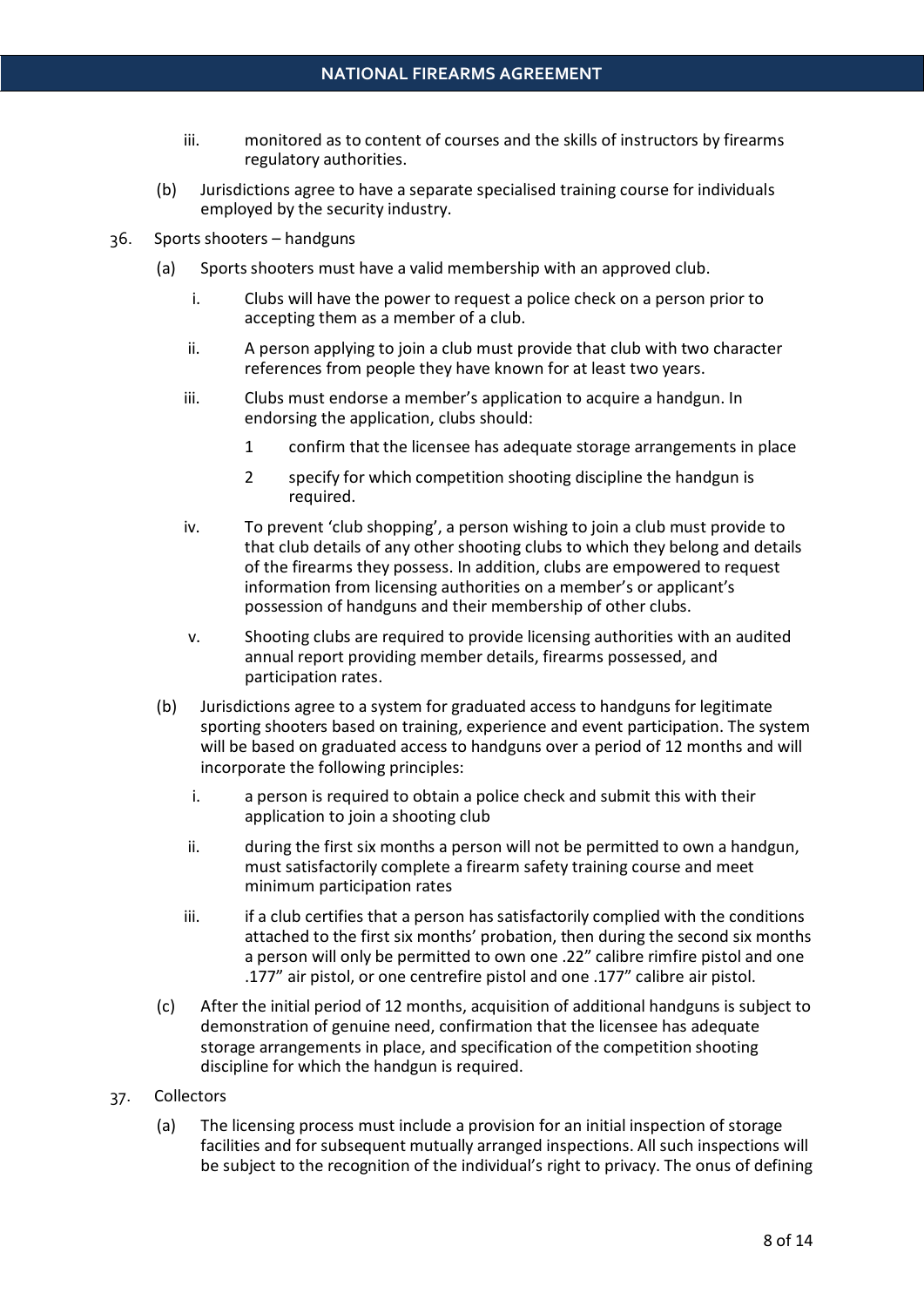'bona fide firearms collector' rests with each State and Territory. However, the following principles must underpin the regulation of bona fide firearms collectors:

- i. the firearms which are the subject of the collection should be of or above a defined age
- ii. firearms in a collection which have been manufactured after 1 January 1946 must be rendered inoperable (whether or not they are otherwise only required to be rendered temporarily inoperable according to paragraph 19(b))
- iii. collectors may not possess ammunition for a collection firearm
- iv. any attempt to restore firearms in the collection to usable condition should be regarded as a serious offence and subject to severe penalties
- v. all operating firearms which are owned by the collector under separate licensing arrangements should be subject to the same level of regulation as any other operating firearm
- vi. for the purposes of the collection of Category H firearms, genuine historical collectors must
	- 1 be a member of a state or territory accredited historical firearm collectors society
	- 2 have their licence application endorsed by an accredited historical firearms collectors society
	- 3 comply with strict storage requirements
	- 4 display a commitment as a student of arms in order to collect or retain post-1946 handguns.
- 38. Grounds for licence refusal or cancellation and seizure of firearms
	- (a) Jurisdictions agree to set out in legislation the circumstances in which licence applications (including renewals) are to be refused, licences are to be cancelled, or firearms are to be seized. The following minimum standards must apply:
		- i. general reasons not of good character, conviction for an offence involving violence within the past five years, unsafe storage, contravention of firearms law, where it can be shown that the loss or theft of a firearm was due to negligence or fraud on the part of the licensee, no longer has a genuine reason, not in public interest due to (defined) circumstances, not notifying of change of address, or licence obtained by deception
		- ii. specific reasons where applicant/licence holder has been the subject of an Apprehended Violence Order, Domestic Violence Order, restraining order or conviction for assault with a weapon/aggravated assault within the past five years
		- iii. mental or physical fitness reliable evidence of a mental or physical condition which would render the applicant unsuitable for acquiring, possessing or using a firearm.
	- (b) In regard to 38(a)(iii), a balance is to be struck between the rights of the individual to privacy and fair treatment, and the responsibility of authorities—on behalf of the community-to prevent danger to the individual and the wider community.
	- (c) Jurisdictions may impose appropriate penalties, in addition to licence cancellation or seizure of firearms, for failure to comply with security and storage conditions.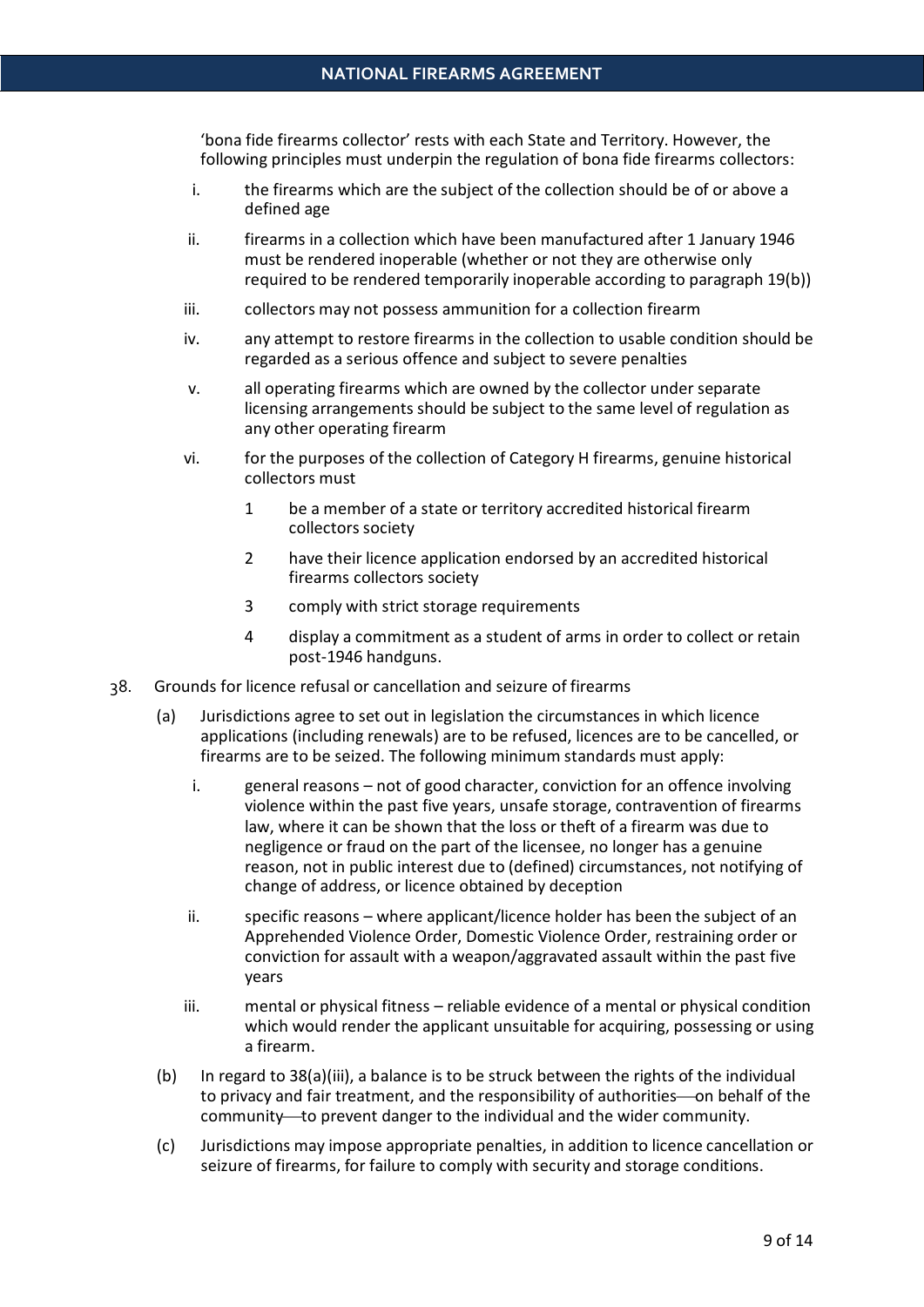- (d) Jurisdictions will establish an appeal process for refusal of a licence application or cancellation of a licence.
- (e) Specifically in relation to the cancellation of Category H licences, jurisdictions agree:
	- i. to introduce or maintain laws allowing the Commissioner of Police to refuse and revoke handgun licences and applications on the basis of criminal intelligence or any other relevant information with consideration to appropriate safeguards including expert advice
	- ii. that members of approved shooting clubs be required to attend a minimum number of shooting events offered by the club, and that failure to meet the minimum participation level will make a person liable to have their licence revoked
	- iii. that sporting shooters meet minimum participation rates annually, specifically that a sports shooter must participate in a minimum number of six club organised competitive shooting matches, and for each different type of handgun owned for different events the sporting shooter must undertake at least four club organised shoots
	- iv. that clubs must notify licensing authorities of concerns about club members' suitability to hold a licence, and indemnify clubs for providing such information to licensing authorities about the suitability of club members to hold a licence. In particular, jurisdictions will
		- 1 require sporting shooting clubs to report to police their concerns that a person may pose a danger if in possession of a handgun
		- 2 require sporting shooting clubs to notify police of a member's expulsion and the reasons for expulsion
		- 3 indemnify sporting shooting clubs from civil or legal liability if they notify police in good faith of matters identified in paragraphs 38(e)(iv)(1) and 38(e)(iv)(2)
		- 4 require sporting shooting clubs to ensure that a person whose licence has been revoked or suspended does not use a handgun at the sporting club
	- v. to support the operation of the fit and proper person test throughout the life of the licence allowing for the licensing authorities' revocation of a person's licence and seizure of handguns on grounds of not being a fit and proper person at any time
	- vi. to require suspension/cancellation of licences and seizure of firearms immediately upon the issue of an Apprehended Violence Order or Domestic Violence Order to a firearm licence holder.
- 39. Medical authorities reporting model
	- (a) Jurisdictions agree that reporting provisions for medical authorities be improved or maintained by indemnifying medical authorities from civil or criminal liability for reporting in good faith to police their concerns that a person may pose a danger if in possession of a firearm or applying for a firearm licence. This is providing that 'medical authorities' include medical practitioners, nurses, social workers, psychiatrists, psychologists and professional counsellors.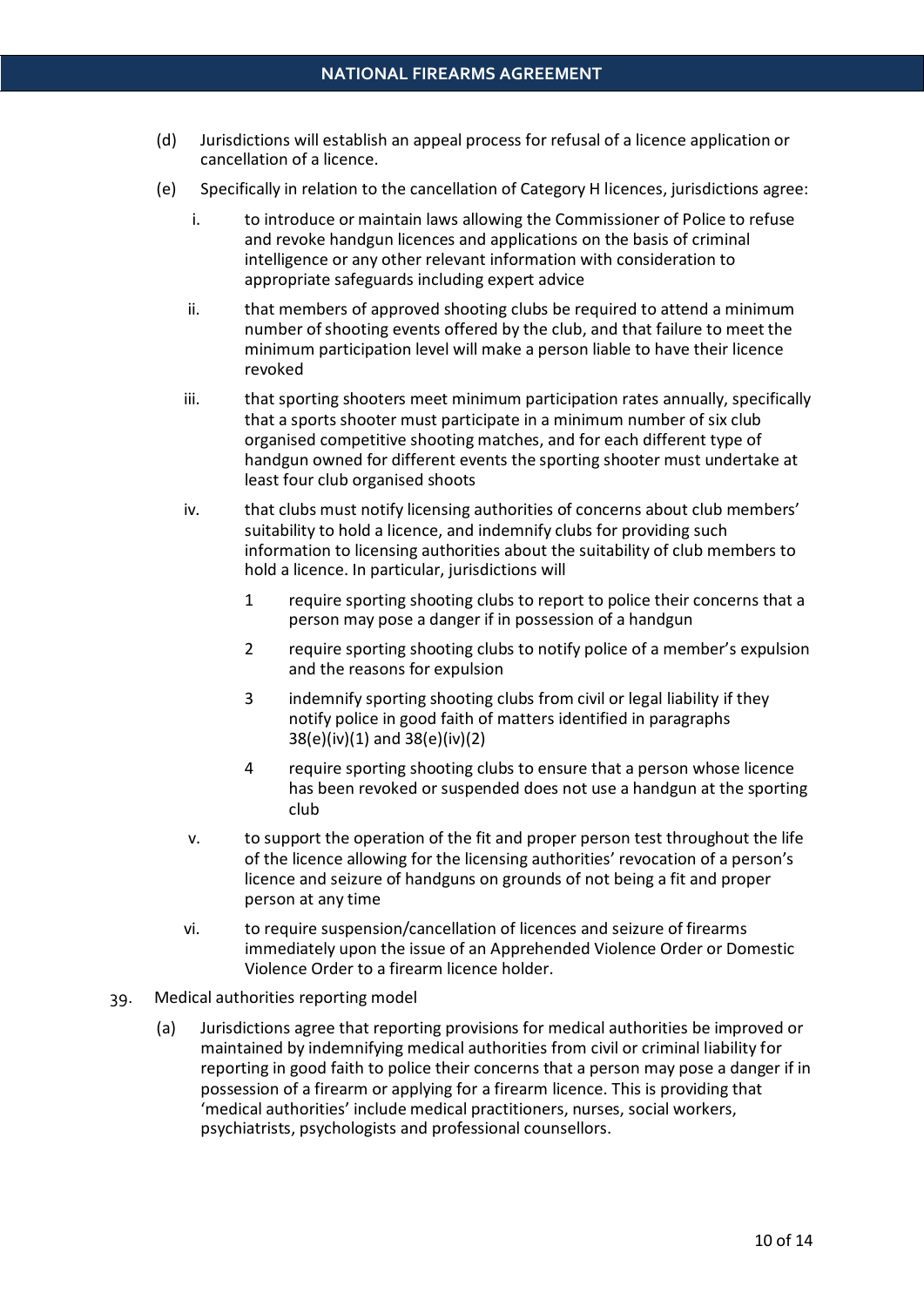- 40. Mutual recognition
	- (a) Jurisdictions will recognise visiting licensees for the following firearms and purposes:
		- i. Category A and B sporting, recreational hunting and any other lawful purpose
		- ii. Category C sporting and any other lawful purpose
		- iii. Category H sporting and any other lawful purpose
	- (b) Category D and other categories of firearms not listed in this Agreement are not subject to mutual recognition provisions.
	- (c) Where an individual is moving permanently to a new jurisdiction, that jurisdiction will recognise:
		- i. for a period no more than three months, a Category A or B licence issued in another jurisdiction
		- ii. for a period no more than seven days, a Category C, D or H licence issued in another jurisdiction.

## PERMIT TO ACQUIRE

- 41. Jurisdictions agree that a separate permit is required for the acquisition of every firearm.
- 42. Jurisdictions agree that each applicant must establish, to the satisfaction of the licensing authority, that they have a genuine need for acquiring, possessing or using the firearm of the nominated type (excluding Category A firearms).
- 43. Jurisdictions agree that the issuing of a permit must be subject to a waiting period of at least 28 days to enable appropriate checks to be made on licensees in order to ascertain whether circumstances have occurred since the issuing of the original licence which would render the licensee unsuitable to possess the firearm or which would render the licensee ineligible for that type of firearm.

## **STORAGE**

- 44. Jurisdictions agree that firearms and ammunition must be stored in secure conditions as follows:
	- (a) it must be a precondition to the issuing of a new firearms licence (and on each renewal of licence in respect of existing licence holders) that the licensing authority be satisfied as to the proposed storage and security arrangements
	- (b) legislation must have the effect of making failure to store firearms in the manner required an offence as well as a matter that will lead to the cancellation of the licence and the confiscation of all firearms
	- (c) clear and specific measures must be indicated in legislation for the storage of firearms so that those who possess firearms know their obligations. The following minimum basic standards must apply:
		- i. Licence Category A and B storage in a locked receptacle constructed of either hard wood or steel with a thickness to ensure it is not easily penetrable. If the weight is less than 150 kilograms, the receptacle shall be fixed to the frame of the floor or wall so as to prevent easy removal. The locks fitted to these receptacles must be of sturdy construction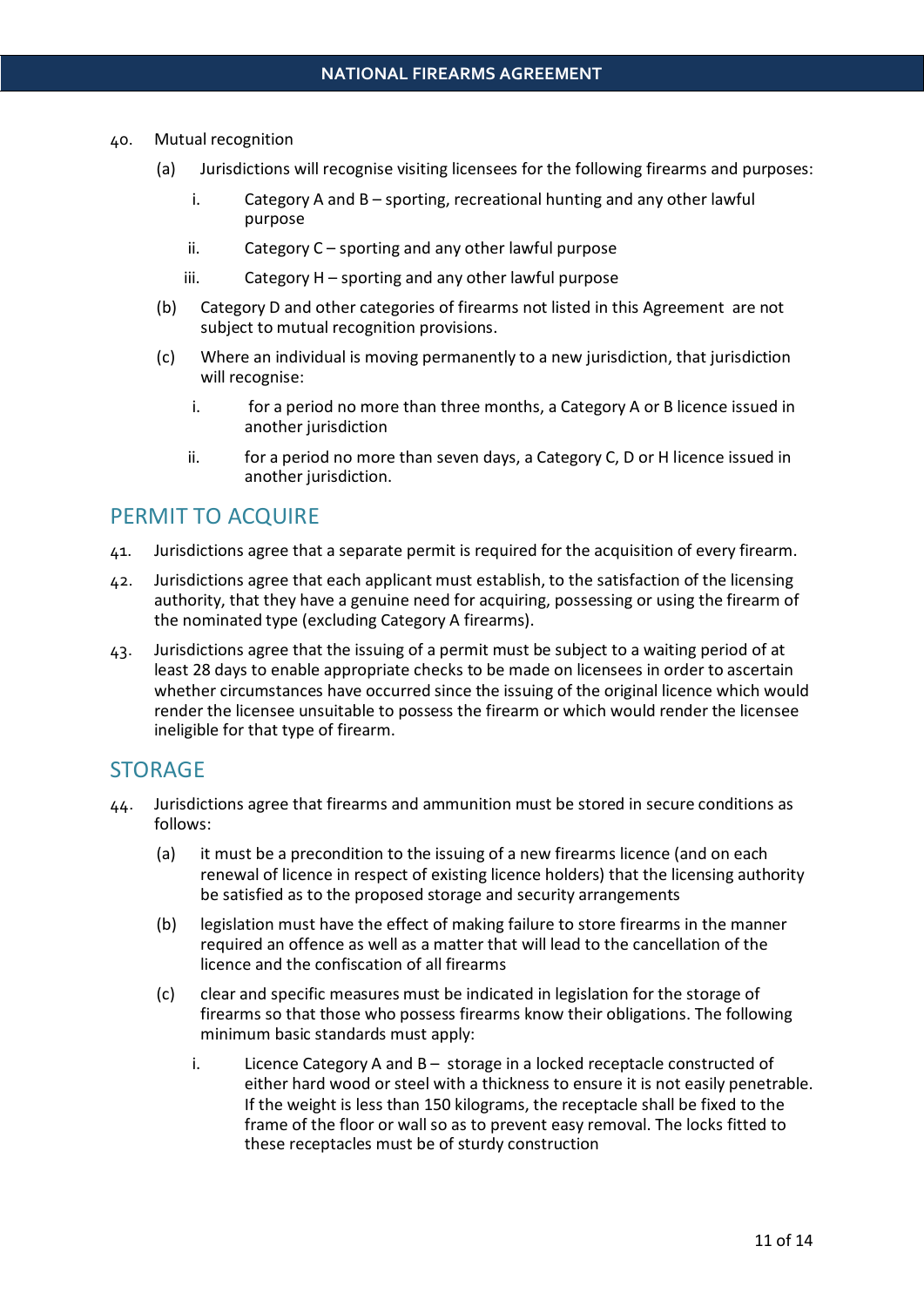- ii. Licence Category C, D and  $H$  storage in a locked, steel safe with a thickness to ensure it is not easily penetrable, bolted to the structure of a building
- iii. all ammunition must be stored in locked containers separate from any firearms
- (d) should individuals possessing a firearm wish to store firearms through measures other than those indicated in legislation, they must have the burden of persuading the firearms regulatory authority that they can provide the level of security not less than that required by the relevant approved practices
- (e) in order to provide for the safekeeping of firearms when they are temporarily away from their usual place of storage, legislation must include a statement that the holder of the licence "must take reasonable care to ensure that the firearm is not lost or stolen and must take reasonable care to ensure that the firearm does not fall into the hands of an unauthorised person"
- $(f)$  the firearms safety booklet—which is to be distributed to all new licence applicants prior to attending a course of instruction—must also feature clear and precise information on the obligations of firearms storage
- (g) security at gun dealer premises must require the dealer meeting such additional requirements as the firearms regulatory authority deems appropriate having regard to the type of activity of the dealer
- (h) where approval has been given for the possession or use of a firearm for a limited purpose, such as film production, the person authorised must meet such requirements as the firearms regulatory authority deems appropriate having regard to the type of activity for which possession has been authorised.
- 45. Jurisdictions should consider imposing greater storage requirements where multiple firearms are kept on the same property.
- 46. Jurisdictions agree to periodically consider the adequacy of their educational literature on storage to ensure that it emphasises the risk of firearms theft and the legislated requirements for safe storage, and that it highlights compliance monitoring activities and the jurisdiction's rigorous prosecution policy for non-compliance.
- 47. Jurisdictions must include a declaration in all licence/permit/renewal application forms which requires the applicant to state that they understand the firearm storage and security requirements as required by legislation.
- 48. Jurisdictions must have a strategic inspection and audit program for storage requirements.
- 49. Security industry storage
	- (a) Jurisdictions agree that the following minimum storage requirements represent an appropriate standard for storage of firearms used in the security industry:
		- i. up to five handguns
			- 1 metal safe to be securely fastened to solid floor or wall by internal/hidden bolts and hidden within premises
			- 2 individual disabling locks such as barrel or trigger locks to be fitted to the firearm when stored
		- ii. six to fifteen handguns
			- 1 safes to be a minimum weight of 150kg
			- 2 safes to be secured to or within brick or concrete walls and floors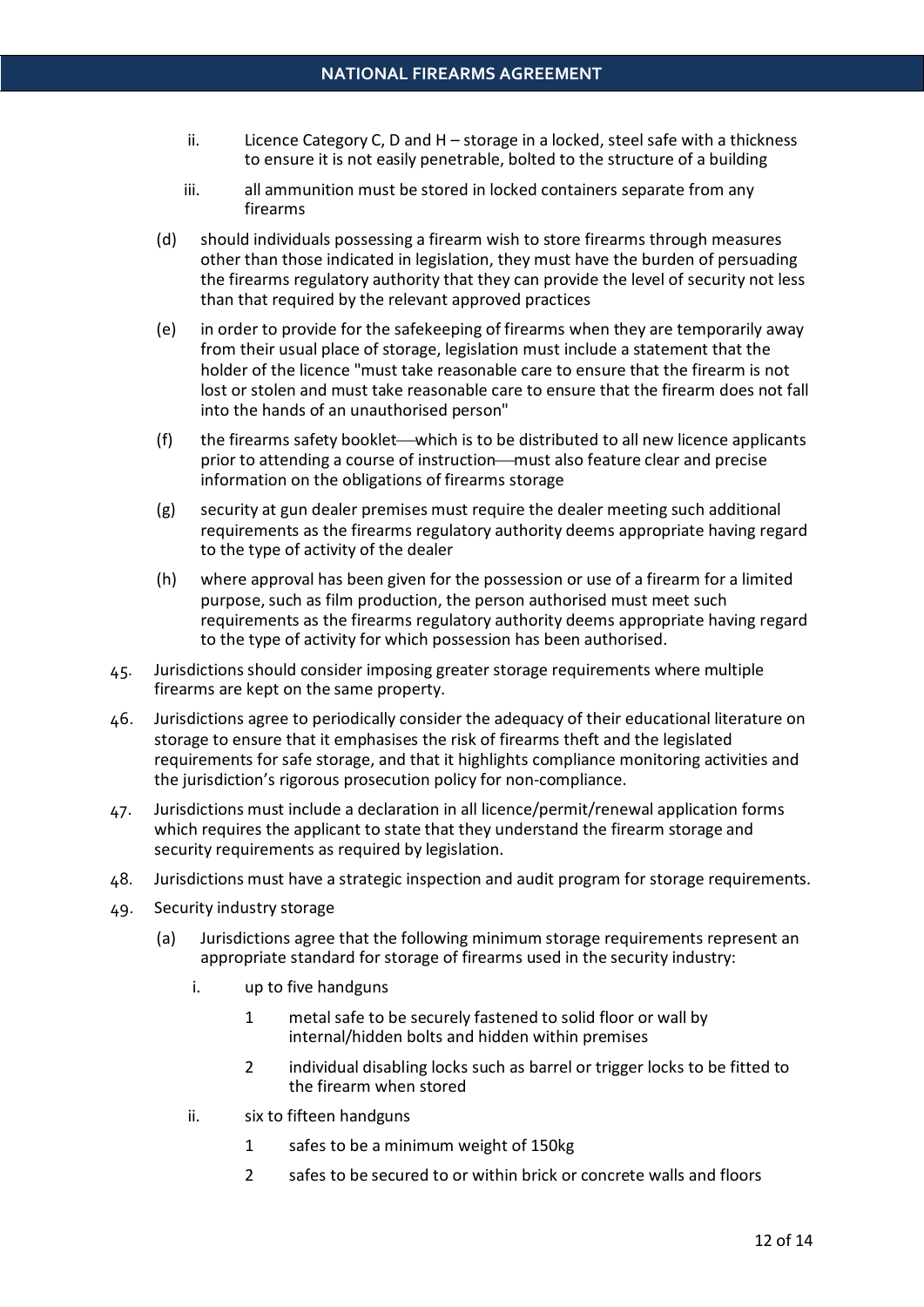- 3 premises to be fully intruder alarmed, monitored by a graded control room with back-to-base polling via a secure line (or, if unavailable due to remoteness, with radio or GSM backup)
- 4 panic switches/duress facility to be installed in the premises
- iii. over fifteen handguns
	- 1 safes to be a minimum weight of 500kg, with dual key locks
	- 2 safes to be secured to or within brick or concrete walls and floors
	- 3 premises to be fully intruder alarmed, monitored by a graded control room with back-to-base polling via a secure line (or, if unavailable due to remoteness, with radio or GSM backup)
	- 4 panic switches/duress facility to be installed in the premises
	- 5 vaults, control rooms, safes, perimeter and internal premises to maintain 24-hour monitoring and recording by CCTV, which is secured and inaccessible.
- 50. Jurisdictions may adopt the above standards either by way of legislative requirement or by introducing the standards as guidelines which provide Police Commissioners with limited flexibility for special or unique circumstances.
- 51. There should be at least one annual inspection of firearms and firearms storage facilities used in the security industry.

## RECORDING OF SALES

- 52. All firearms sales are to be conducted only by or through a licenced firearms dealer.
- 53. Jurisdictions agree to the following principles to underpin firearms dealer recording of firearms transactions:
	- (a) firearms dealers are obliged under penalty to ensure that purchasers are appropriately licenced for the firearm being purchased
	- (b) firearms dealers are required to record and maintain details (type, make, calibre and serial number) of each weapon purchased or sold against the identity (name, address and licence number) of the seller or the purchaser
	- (c) firearms dealers are required to provide records to the national register of firearms through the State or Territory licensing authority
	- (d) police personnel investigating a crime or checking the compliance of licenced gun dealers with recording responsibilities should have the right to inspect the records of licenced gun dealers without the need to give notice to the licensee
	- (e) jurisdictions may put in place alternate options for individuals living in remote locations where firearms dealers are not readily available (it may be possible, for instance, to authorise local police officers to certify sales/purchases in such circumstances).
- 54. Jurisdictions will legislate to allow the sale of ammunition only for those firearms for which the purchaser is licenced, and impose limits on the quantity of ammunition that may be purchased in a given period.
- 55. On the purchase of ammunition, the relevant licence must be produced.